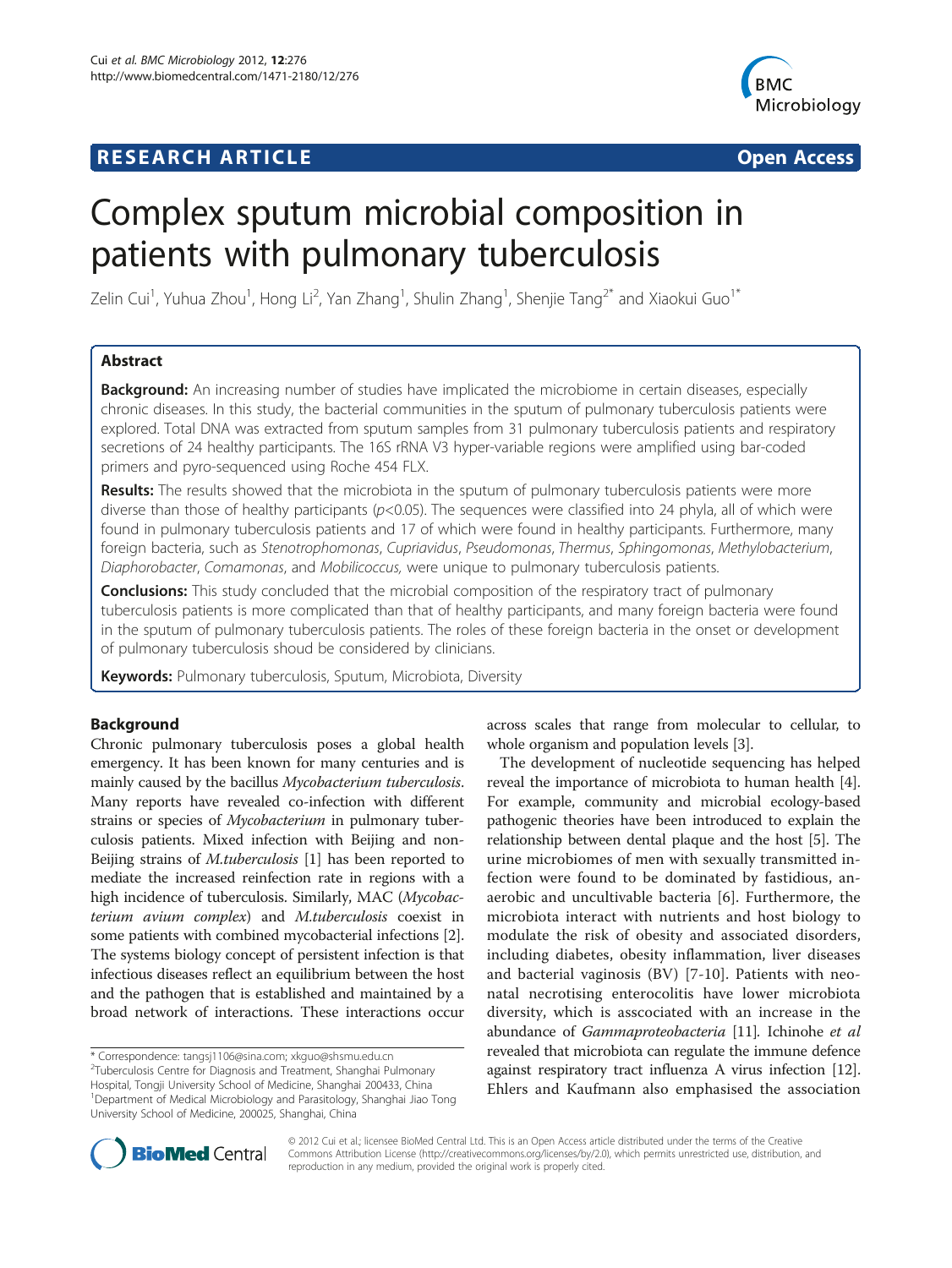<span id="page-1-0"></span>between chronic diseases and dysbiosis or a disturbed variability of the gut microbiome [\[13](#page-7-0)]. In light of the recent discovery of cystic fibrosis associated lung microbiota, Delhaes and Monchy et al discussed the microbial community as a unique pathogenic entity [[14\]](#page-7-0). Huang and Lynch emphasised that microbiota, as a collective entity, may contribute to pathophysiologic processes associated with chronic airway disease [\[15](#page-7-0)]. Robinson et al also suggested the conservation or restoration of the normal community structure and function of host-associated microbiota should be included in the prevention and treatment of human disease [\[16](#page-7-0)]. In summary, microbiota are very important to human health, Understanding the microbial composition in the respiratory tract of pulmonary tuberculosis patients may enhance our awareness of microbiota as a collective entity or even collective pathogenic entity, and the role this entity plays in the onset and development of pulmonary tuberculosis.

In this work, we collected 31 sputum samples from pulmonary tuberculosis patients from Shanghai Pulmonary Hospital, and 24 respiratory secretion samples from healthy participants in Shanghai, China as controls, and investigated the composition of the microbiota in the lower respiratory tract of pulmonary tuberculosis patients.

# Results and discussion Results

#### Sequence diversity

The 454 pyro-sequencing method was used to analysis a total of 71928 PCR amplicons in the samples from pulmonary tuberculosis patients and healthy participants, The amplicons averaged approximately 200 bp in length, and the average number of sequences per sample was 1307.8. The mean Shannon diversity and evenness indices in the pulmonary tuberculosis samples were 6.1926 (SD, 0.8093) and 0.9615 (SD, 0.0177), respectively. Both indices were significantly higher than those in the healthy participants, which were  $5.5145$  (SD, 0.6545) ( $p=0.006$ ) and 0.9341 (SD, 0.0216)  $(p=0.000)$ , respectively.

# Clustering analysis of the respiratory tract microbiota can separate healthy participants from pulmonary tuberculosis patients

The similarities between the respiratory tract secretion microbiota of the healthy participants and sputum microbiota of the pulmonary tuberculosis patients were estimated by calculating UniFrac distances. Figure 1 shows that the healthy participants were clustered together, while the pulmonary tuberculosis patients were divided into several different sub-branches.

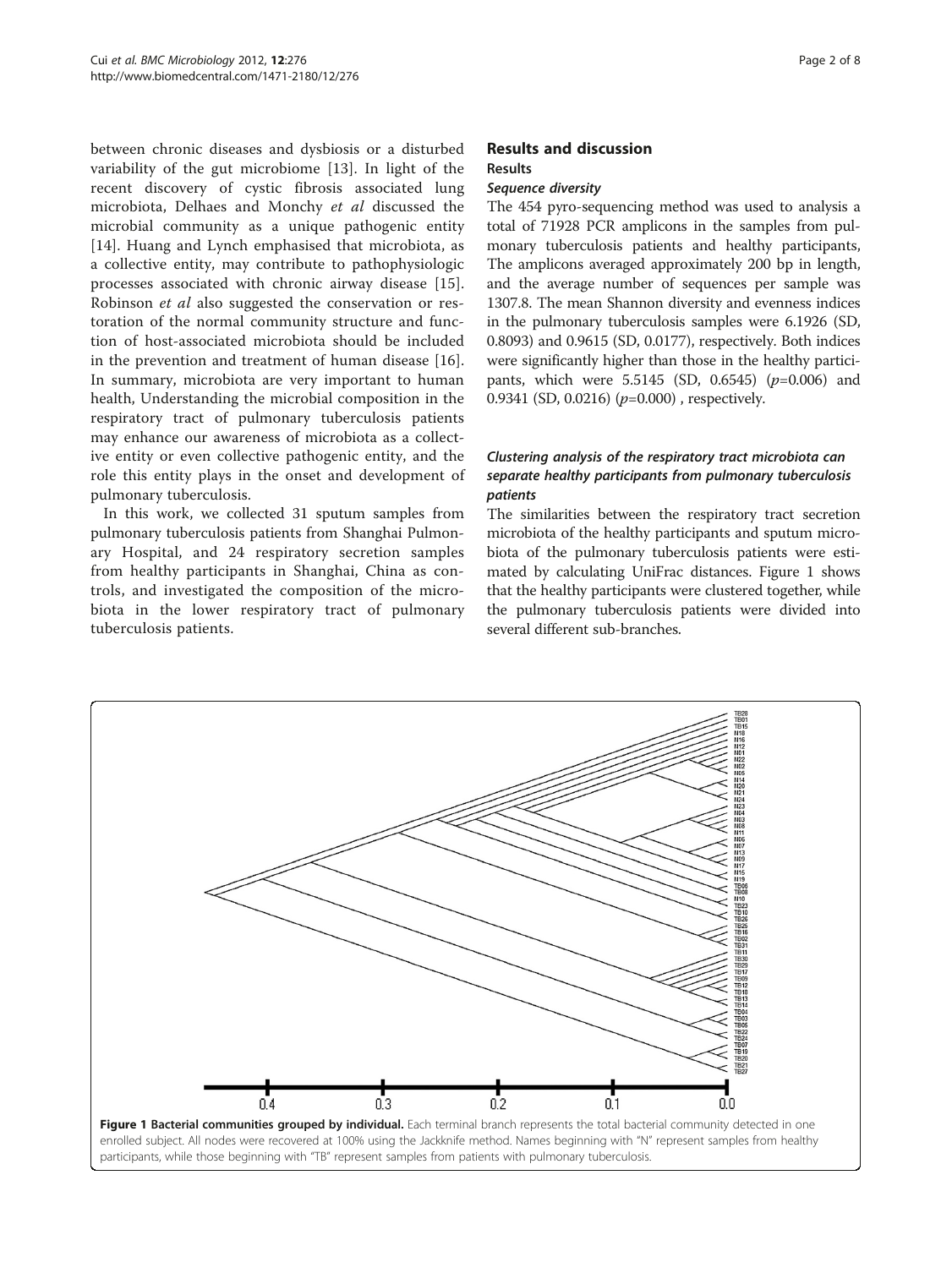<span id="page-2-0"></span>As shown in Figure 2, clustering after principal coordinate analysis (PCoA) of the UniFrac distance demonstrated a strong clustering of healthy participants away from pulmonary tuberculosis patients. To better characterise the sputum microbiomes, the sequences were sorted to the genera level. A total 614 genera were observed; 235 genera were observed in healthy participants, and 564 genera were found in pulmonary tuberculosis patients, although more than half of these accounted for only a small fraction of the total sequences. As shown in Figure [3](#page-3-0), Streptococcus, Granulicatella, Actinomyces, Prevotella, and Veillonella were predominant in the microbiota of both healthy participants and pulmonary tuberculosis patients. In contrast, Anoxybacillus, Klebsiella, Acinetobacter, Pilibacter, Abiotrophia, Paucisalibacillus, and Rothia were more abundant in pulmonary tuberculosis patients than healthy participants. Neisseria, Porphyromonas, TM7\_genera\_incertae\_sedis, Parvimonas, Campylobacter, Haemophilus, and Fusobacterium were less common in pulmonary tuberculosis patients than healthy participants. Furthermore, Stenotrophomonas, Cupriavidus, Pseudomonas, Thermus, Sphingomonas, Brevundimonas, Brevibacillus, Methylobacterium, Diaphorobacter, Comamonas, Mobilicoccus, and Fervidicoccus were unique to and widespread among the pulmonary tuberculosis patients.

#### The phylum level composition of respiratory microbiomes

A total of 24 phyla were detected in the pulmonary tuberculosis samples, while 17 phyla were detected in healthy participants. Actinobacteria, Bacteroidetes, Proteobacteria, and Crenarchaeota were widely and abundantly distributed among nearly all of the samples. Firmicutes (37.02%), Bacteroidetes (29.01%), Proteobacteria (16.37%), Crenarchaeota (3.16%), and Actinobacteria (2.89%) were common in the healthy participants, while Firmicutes (41.62%), Bacteroidetes (7.64%), Proteobacteria (17.99%), Actinobacteria (21.20%), and Crenarchaeota (7.5%) were common in the pulmonary tuberculosis patients. Chlamydiae, Chloroflexi, Cyanobacteria/Chloroplast, Deinococcus-Thermus, Elusimicrobia, Euryarchaeota, SR1, Spirochaetes, Synergistetes, and Tenericutes were found in both the healthy participants and pulmonary tuberculosis patients, although they were rare in some samples. Aquificae, Caldiserica, Gemmatimonadetes, Lentisphaerae, Planctomycetes, Thermodesulfobacteria, and Verrucomicrobia were unique to the pulmonary tuberculosis samples. Moreover, in healthy



Figure 2 UniFrac community comparison of healthy participants and patients with pulmonary tuberculosis. The sputum microbiomes were clustered using un-weighted UniFrac. The percentage of variation explained by each principal component is indicated on the axis. The circles with names beginning with "N" represent samples from healthy participants, while those beginning with "TB" correspond to samples from patients with pulmonary tuberculosis.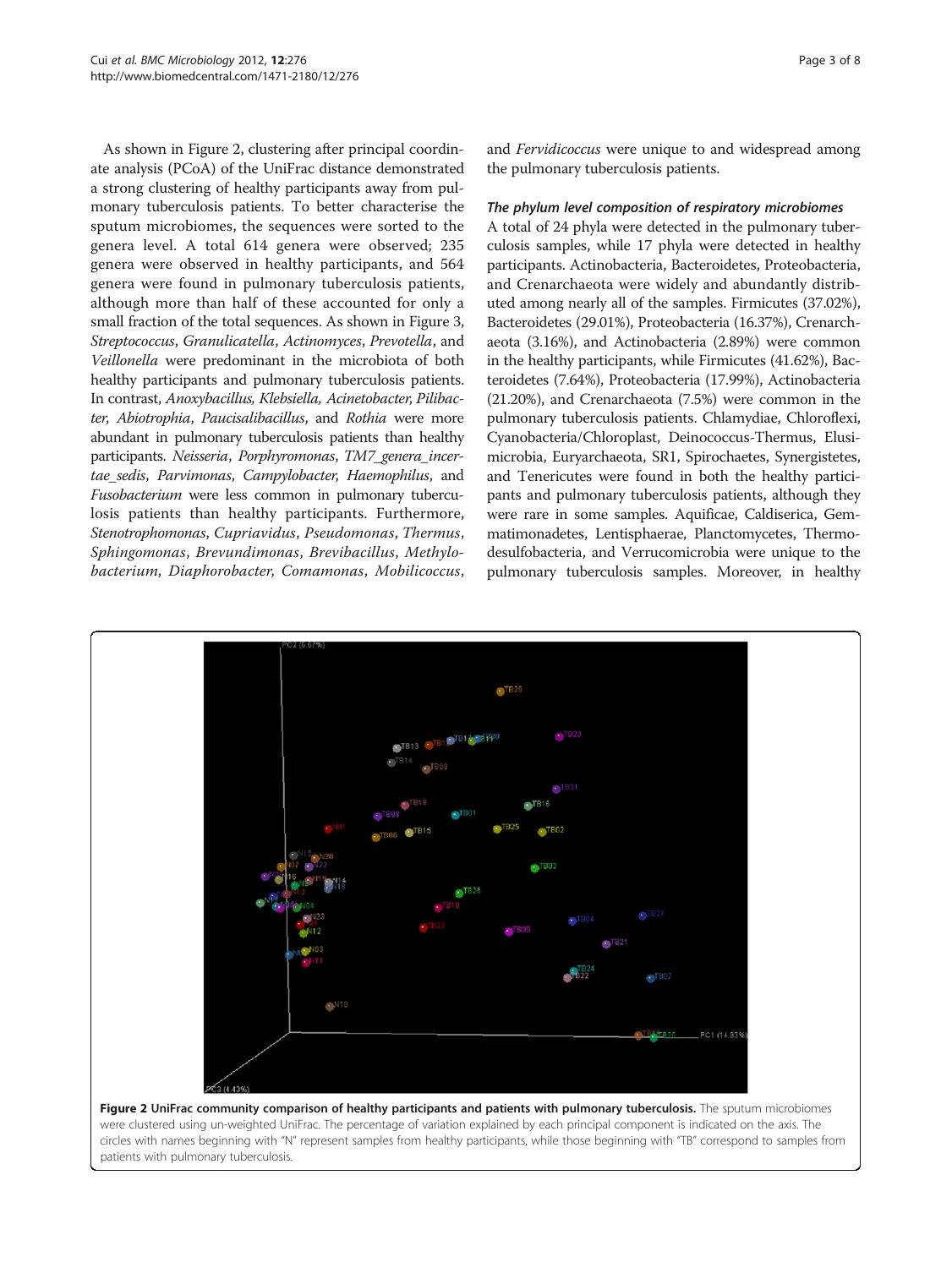Figure 3 Hierarchical clustering of sputum microbial composition at the genus level. The names of some of the most abundant genera corresponding to terminal taxa depicted in the heatmap are listed to the right of the figure. Subjects listed at the top and right of the heatmap indicate microbiome and genus relationships, respectively. Names beginning with "N" represent samples from healthy participants, while those beginning with "TB" correspond to samples from patients with pulmonary tuberculosis.

<span id="page-3-0"></span>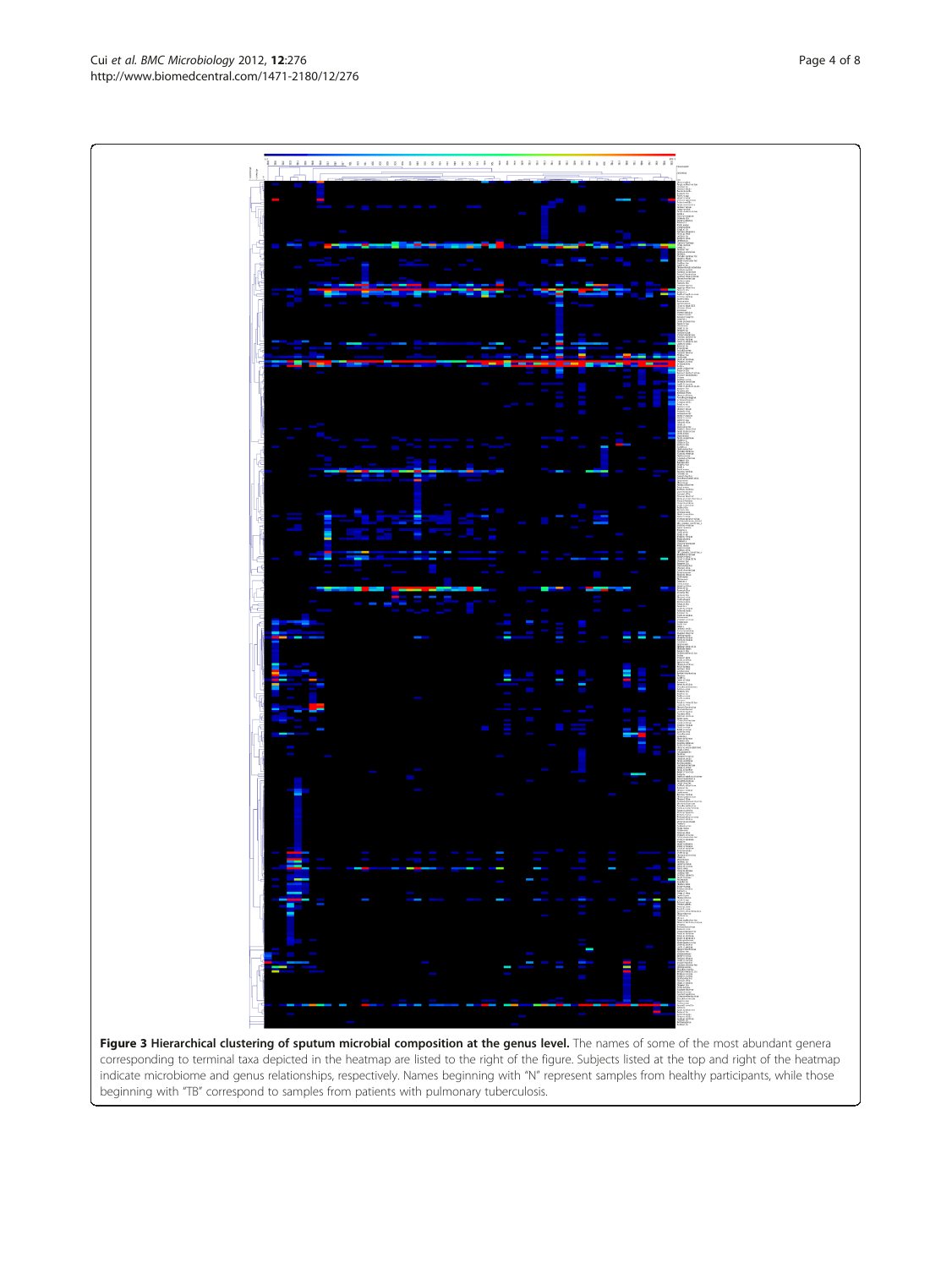<span id="page-4-0"></span>participants, Deinococcus-Thermus, Bacteroidetes, and Fusobacteria accounted for 0.01%, 29.01% and 8.06%, respectively. However, in pulmonary tuberculosis patients, Deinococcus-Thermus increased to 0.93%, Bacteroidetes, and Fusobacteria decreased to 7.64% and 1.35%, respectively.

# Several genera were uniquel to the respiratory tracts of pulmonary tuberculosis patients

Many genera were unique to in the sputum of pulmonary tuberculosis patients. As shown in Figure [3](#page-3-0) and Table 1, Phenylobacterium, Stenotrophomonas, Cupriavidus, and Pseudomonas were found in nearly half of the tuberculosis patients we enrolled; furthermore, their total copies accounted for more than 1% of the total sequences from the sputum of pulmonary tuberculosis patients. Other genera such as Sphingomonas, Mobilicoccus, Brevundimonas, Brevibacillus, and Diaphorobacter were much more widely detected in pulmonary tuberculosis patients, even though they accounted for only a small number of sequences.

Table 1 The distribution of some genera that were uniquely found in the sputum of pulmonary tuberculosis patients

| Genera               | α     | β     |
|----------------------|-------|-------|
| Phenylobacterium     | 13/31 | 2.15% |
| Stenotrophomonas     | 12/31 | 2.15% |
| Cupriavidus          | 16/31 | 1.60% |
| Caulobacter          | 5/31  | 1.56% |
| Pseudomonas          | 15/31 | 1.27% |
| Thermus              | 14/31 | 0.71% |
| Sphingomonas         | 16/31 | 0.66% |
| <b>Brevundimonas</b> | 17/31 | 0.49% |
| Pelomonas            | 15/31 | 0.47% |
| Acidovorax           | 13/31 | 0.47% |
| <b>Brevibacillus</b> | 16/31 | 0.36% |
| Methylobacterium     | 13/31 | 0.34% |
| Diaphorobacter       | 17/31 | 0.31% |
| Comamonas            | 14/31 | 0.26% |
| Mobilicoccus         | 20/31 | 0.24% |
| Fervidicoccus        | 13/31 | 0.21% |
| Serpens              | 5/31  | 0.19% |
| Lactobacillus        | 12/31 | 0.18% |
| Thermobacillus       | 12/31 | 0.16% |
| Auritidibacter       | 13/31 | 0.14% |
| Deinococcus          | 9/31  | 0.13% |
| Lapillicoccus        | 13/31 | 0.11% |
| Devriesea            | 13/31 | 0.11% |

"α": the number of pulmonary tuberculosis patients in whom sequences from the corresponding genera were found.

"β": the percentage of sequences of the corresponding genera of all

sequences found in pulmonary tuberculosis patients.

Several rare genera were present in the sputum of pulmonary tuberculosis patients, such as Thermus, Pelomonas, Methylobacterium, Comamonas, Lactobacillus,Thermobacillus, Auritidibacter, Lapillicoccus, and Devriesea.

## **Discussion**

This study provides the first report on the microbial composition of the lower respiratory tract of pulmonary tuberculosis patients through the amplification of 16S rRNA V3 hyper-variable regions using bar-coded primers and pyro-sequencing by Roche 454 FLX. The results revealed that the microbial composition of the lower respiratory tract in pulmonary tuberculosis patients was more diverse ( $p<0.05$ ) than in healthy participants. Charlson et al reported that the microbial composition of saliva or pharynx secretions can reflect the microbial communities in the lower respiratory tract, and their results showed that there is a topographical continuity of bacterial populations in the healthy human respiratory tract [[17](#page-7-0)]. Therefore, we chose to use sputum and respiratory secretions in this study. However, the best samples to use would be lung lavage fluid, which perfectly reflects the lower microbial composition of the respiratory tract. However, obtaining lung lavage fluid is challenging, especially from healthy volunteers, because lung lavage is painful and may even be harmful. This may raise some ethical issues. In contrast, sputum and respiratory secretions are easily obtained through noninvasive, patients-friendly collection methods. Therefore, we chose to analyse sputum and respiratory tract secretions in our study. A previous study showed that fewer than 1% of commensal organisms are able to grow under laboratory conditions [[18](#page-7-0)]; therefore, traditional cultivationbased strategies for analysing the complexity and genetic diversity of microbial communities are strongly biased. However, modern methods, based on barcoded primers and 454 pyro-sequencing allow for a thorough profiling of the microbiota of each enrolled person [[19,20\]](#page-7-0). Published studies have also proved that the 16S rRNA V3 region sequence ideally suited for distinguishing all bacterial species to the genus level, except for closely related Enterobacteriaceae [[21](#page-7-0)].

The lower respiratory tract microbiome of pulmonary tuberculosis patients was distinct from that of the healthy participants. As shown in Figures [1](#page-1-0) and [2](#page-2-0), the pulmonary tuberculosis patients formed a clear cluster that was separate from the healthy participants based on their microbiota. The phyla Bacteroidetes and Fusobactera were significantly underrpresented in pulmonary tuberculosis patients compared with healthy participants, while Actinobacteria was significantly overrepresented in pulmonary tuberculosis patients. Moreover, bacteria from the phylum Deinococcus-Thermus were widely distributed in pulmonary tuberculosis patients (15/31), but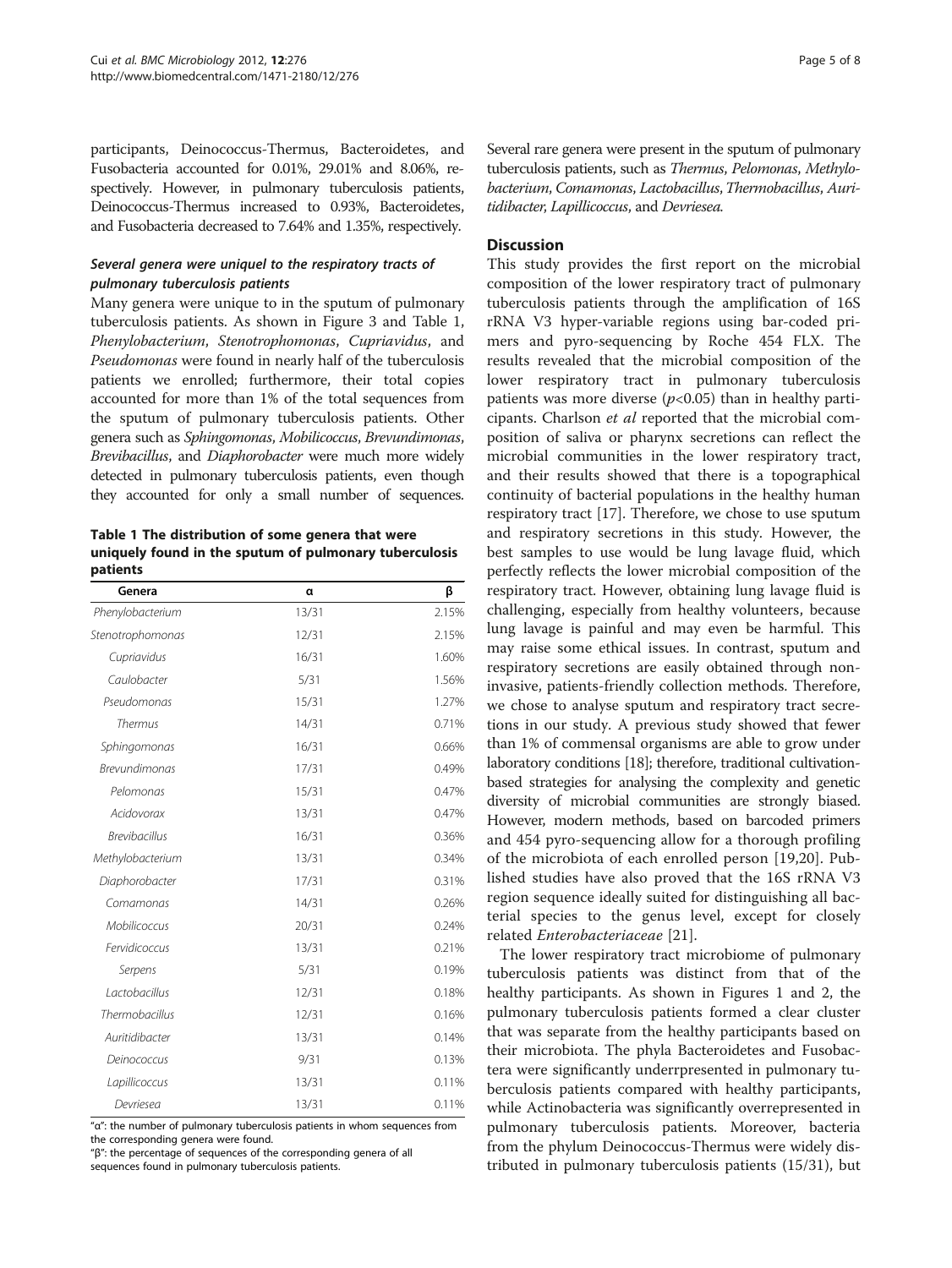rarely found in healthy participants, and the phyla Aquificae, Caldiserica, Gemmatimonadetes, Lentisphaerae, Planctomycetes, Thermodesulfobacteria and Verrucomicrobia were unique to pulmonary tuberculosis patients. Figure [1](#page-1-0) shows the genera Klebsiella, Pseudomonas and Acinetobacter were more common in pulmonary tuberculosis patients, and we postulated that these bacteria may aggravate the syndrome of pulmonary tuberculosis in these patients. Table [1](#page-4-0) shows that the genera Phenylobacterium, Stenotrophomonas, Cupriavidus, Caulobacter, Pseudomonas, Thermus and Sphingomonas were unique to and widely distributed in patients with pulmonary tuberculosis.

The respiratory tract microbiota of pulmonary tuberculosis patients, who suffer from chronic infection, might be important in the pathogenicity of this disease. The variety of bacterial genera especially the presence of some abnormal genera in the sputum of pulmonary tuberculosis patients suggested that the pulmonary tuberculosis patient lung is an ecological niche that can support the growth of a high variety of bacteria, especially certain abnormal bacteria. These abnormal genera reportedly widespread in the environment, and some of them have even been reported to be associated with some infectious diseases [[22](#page-7-0)-[27\]](#page-7-0). Coenye et al also reported the isolation of unusual bacteria from the respiratory secretions of cystic fibrosis patients [[22\]](#page-7-0). However, there are few reports on whether these organisms can cause human disease. The lower respiratory tract is an open system and can communicate freely with the environment. We speculated that, in pulmonary tuberculosis patients, the lung micro-environment may become more susceptible to colonisation by some foreign microbes. The host response to pathogens is characterised by rapid recognition combined with strong innate (i.e., inflammatory) and adaptive immune responses, enabling microbial eradication often at the cost of significant tissue damage. Furthermore, the host is constantly facing the challenge of discriminating between symbiotic and pathogenic bacteria to organise an appropriately an adaptive response [\[28\]](#page-7-0). These responses lead to the extensive fibrosis associated with recurring infections, possibly leading to a decreased clearance of lymph and lymph-associated particles from the infected region [[29\]](#page-7-0). The lungs of individual patients typically contain diverse lesions with varied overall structures that change over time [[3\]](#page-7-0). Ultimately, a strong host response to the clearance of M. tuberculosis may produce local lesions in the lung. This may in turn increase the possibility that foreign bacteria will colonise or grow in the lower respiratory tract. During the initial disease-causing invasion of the lung by *M. tuberculosis*, a strong host immune response may kill or clear some normal bacteria in the lower respiratory tract of pulmonary tuberculosis

patients. This may be why the populations of many normal bacteria are decreased or absent from the microbiota of the pulmonary tuberculosis patients. At the same time, a strong host strong immune response against the pathogen may damage or produce lesions in the lung tissue, and consequently the microenvironment of the lower respiratory tract may favour colonisation or even host invasion by foreign microorganisms. These foreign bacteria may cooperate with M. tuberculosis to cuase additional damage to the lung tissue. In this model, although M. tuberculosis plays a central role in the disease, the other bacteria may assist in the destruction of the lung tissue, especially in active tuberculosis. If M. tuberculosis eliminated promptly, however, lung funtion can be restored. Further investigation will be required to determine whether pulmonary tuberculosis is the cause of increased foreign bacterial colonisation of the lower respiratory tract or vice versa (i.e., the presence of foreign bacteria aggravates the symptoms of pulmonary tuberculosis); is also possible that both occur simultaneously.

## Conclusions

This study demonstrated that the microbial composition of the respiratory tract of pulmonary tuberculosis patients was more complicated than that of healthy volunteers, and many foreign bacteria were found in the sputum of pulmonary tuberculosis patients. These foreign bacteria may participate in the onset or development of pulmonary tuberculosis.

# **Methods**

All of the procedures for the collection and handling of patient samples and data were reviewed and approved by the ethics committee of the Shanghai Pulmonary Hospital and Shanghai Jiaotong University School of Medicine, incompliance with the Helsinki Declaration of the World Medical Association. All study subjects provided written informed consent to participate in the study.

## Specimens

A total of 31 pulmonary tuberculosis patients, ranging in age 23 to 67 years old, with a age median of 39 years and a male/female ratio of 19/12, were recruited from the Shanghai Pneumonia Hospital. All patients were free of HIV. The patients were clinically diagnosed with pulmonary tuberculosis based on sputum smear, sputum culture, and computed tomography results. The sputum samples were collected after the patients had been admitted to the hospital. A portion of the sputum sample was used for medical tests, and the remaining sputum was preserved for DNA extraction after the patients were confirmed to have pulmonary tuberculosis. Anti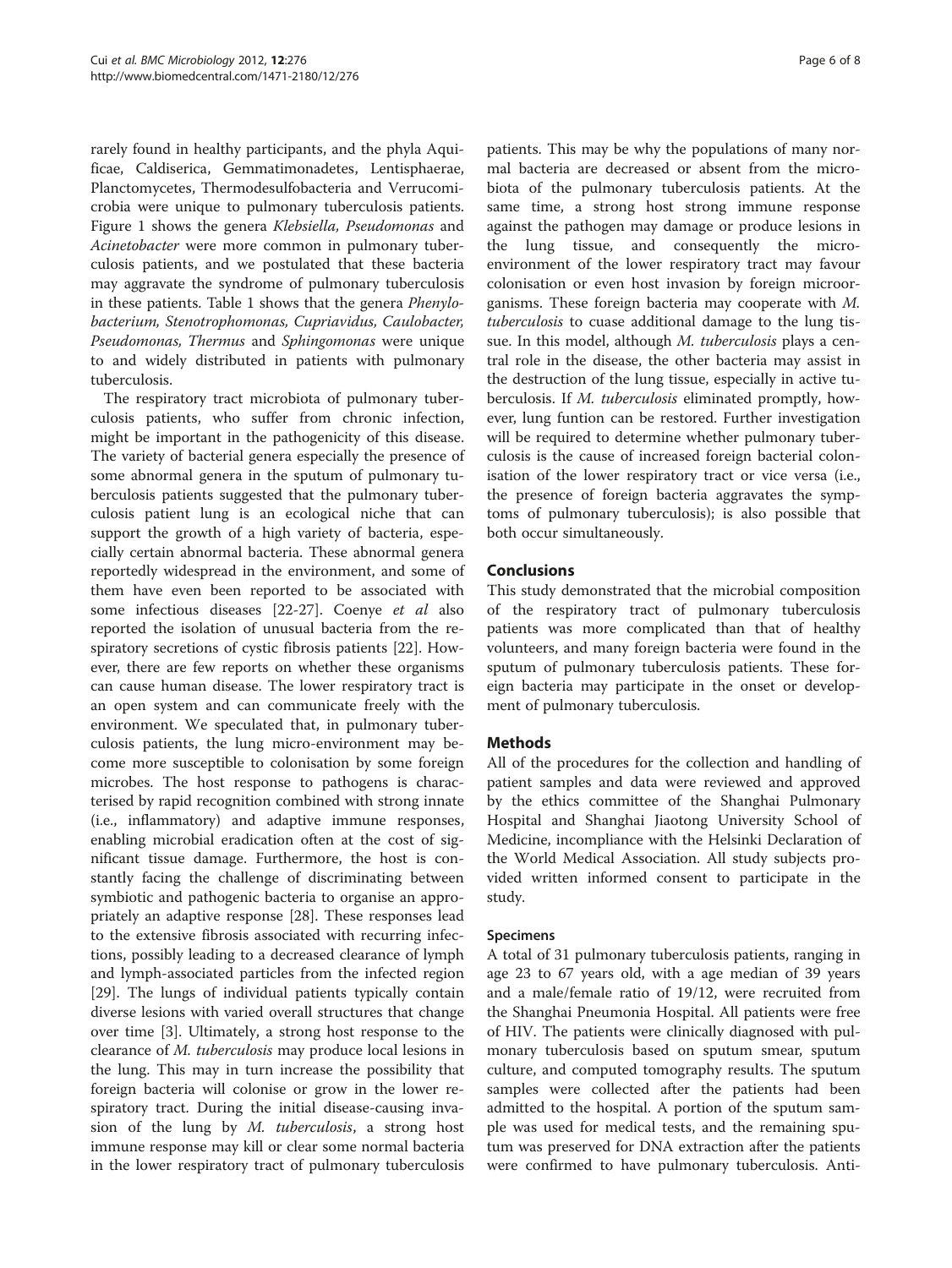TB drug treatment (isoniazid, rifampicin, ethambutol, pyrazinamide) and its efficiency as demonstrated by computed tomography, were also considered to confirm the diagnosis of pulmonary tuberculosis. None of the patients had taken antibiotics for at least 3 months before sampling. Of the 31 patients tested, 12 were sputum culture positive, 9 were sputum smear positive, 20 were clinically diagnosed with bilateral tuberculosis, 7 were clinically diagnosed with right pulmonary tuberculosis, 2 were clinically diagnosed with left lung tuberculosis, 1 was clinically diagnosed with tuberculosis pleurisy, and 1 was clinically diagnosed with tuberculosis bronchiectasis.

The healthy volunteers were recruited from the same region as the tuberculosis patients. A total of 24 healthy participants, ranging from 38 to 66 years old, with a median age of 55, and a male and female ratio of 13/11, were recruited from Shanghai, China. The volunteers had similar lifestyle and eating habits, nutritional status and physical condition, were free of basic pulmonary diseases, severe lung disease, severe oral disease, systemic disease and other known diseases such as obesity or diabetes, that could affect the microbial composition of the respiratory tract. Volunteers with a history of smoking or drinking were also excluded. The healthy participants had not taken any antibiotics for at least 3 months before sampling. The samples from healthy participants were a mixture of saliva and pharyngeal secretions collected by deep coughing in the early morning before gargling. By coughing, the community that was originally in the sputum was contaminated by the normal flora of the oral cavity and pharynx. (The detailed information of the pulmonary tuberculosis patients and the healthy participants were showed in Additional file [1\)](#page-7-0).

## Establishment of a pyro-sequencing library and pyrosequencing using the 454 platform

DNA extraction and PCR of the 16S rRNA V3 region were performed as described in our previously published article [[20\]](#page-7-0). However, several additional modifications were made. Fresh sputum samples were chosen soon after routine tests confirmed the diagnosis of pulmonary tuberculosis. After liquefaction at room temperature for 1 hour in a sterilised sodium hydroxide solution, 3 ml of sample was aliquoted into three 1.5 ml Eppnedorf tubes, pasteurised at 83°C for 30 min, and further extracted using a Bacterial DNA kit (OMEGA, Bio-Tek, USA). PCR enrichment of the 16S rRNA V3 hyper-variable region was performed with the forward primer 5'-XXXXXXXX-TACGGGAGGCAGCAG-3' and the reverse primer 5'-XX XXXXXX-ATTACCGCGGCTGCTGG-3'. The 5' terminus of each primer contained a different 8-base- oligonucleotide tag (represented by "XXXXXXXX" in the primer

sequence), while the sequence after the hyphen was used to amplify the sequences of the V3 end region.

To ensure that a sufficient quantity of PCR product was amplified, a two-step PCR strategy was used. The first step was carried out in a 25 μl reaction volume containing 2.5 μl of PCR buffer (TAKARA), 0.625 U ExTaq (TAKARA), 0.1 μl of BSA (TAKARA), and 2 μl of primer solution with 100 μmol of each forward and reverse primer and 50 ng of extracted DNA as a template; ddH2O was added to reach the final volume of the reaction. Touchdown PCR was performed as follows: 5 min at 94°C for initial denaturation, followed by 20 cycles of 1 min at 94°C for denaturation, 1 min at 65°C for annealing and 1 minute at 72°C for extension, with the annealing temperature decreasing by 0.5°C for each cycle. The reaction volume in the second step of the PCR was 50 μl and contained 5 μl of the product from step one as a template. The reaction also included 5 μl of PCR buffer (TAKARA), 1.25 U ExTaq (TAKARA), 0.2 μl of BSA (TAKARA), 24 μl of water and 200 μmol of each barcoded forward and reverse primer. The amplification was carried out for five cycles of 1 minute at 94°C for denaturation, 1 minute at 55°C for annealing, and 1 minute at 72°C, with the temperature maintained at 20°C after the reaction was complete. Sequencing was performed at the Chinese National Human Genome Centre in Shanghai using a Roche 454 FLX instrument. The resulting sequences were published as SRA accession SRA051957.

#### Phylogenetic and statistical analysis

The datasets were taxonomically grouped using the RDP classifier (the naive Bayesian classifier of the Ribosomal Database Project) at a confidence level of 90% [[30\]](#page-7-0). The gross sequencing data were first searched for the linker, primers, and their reverse complements using the platform provided by the centre. The identified primer sequences were trimmed from each sequence read. Sequence reads that did not contain the 5'-end primer were removed from the dataset. The same program was also used for barcode identification. Barcodes were identified within the first 25 bases of the reads. Sequence reads were binned into FASTA files based on their barcodes.

Individual sequences were aligned using the Aligner tool, and aligned sequences files for each sample were processed by complete linkage clustering using distance criteria. We used Uclust to cluster all of the sequences, with a cut-off value of 97%. After clustering, we used a representative sequence of each type as the OUT (operational taxonomic units), and the record of each OUT sequence included the number of sequences and the associated classification information. These data were used to calculate the Shannon diversity and evenness